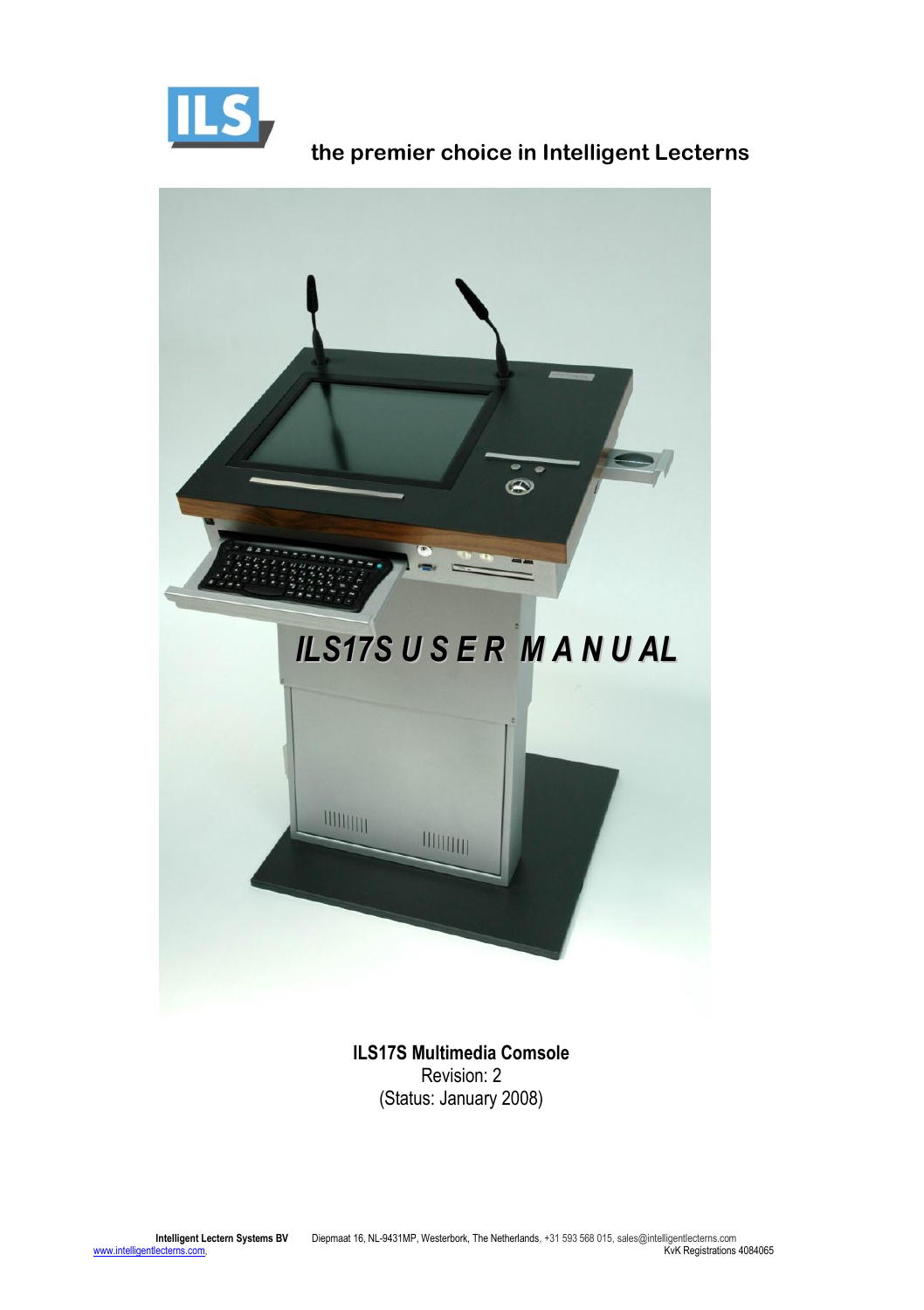

Thank you for your interest in our new ILS17S Multimedia Console. ILS17S is a revolutionary standalone terminal, which can be used as a lectern or as a console terminal, with optionally integrated mini-PC and LCD flat screen.

The electrical height adjustment enables wheelchair users, as well as small and large persons, unobstructed operation at all times on account of two illuminated push buttons of special steel.

A freely accessible connection field at the bottom end of the base column ensures that swift connection to the sound system, video beamer, and respective network and up to two microphones and an amplifier, when used in different locations. The optional roller module available includes 4 rollers with a stopping device which enables easy transport between different locations.

Low-noise mini-PCs with the latest processor technology can be configured customized. Their performance at present ranges up to Intel Core 2 Duo processors with 2.33 GHz capacity, a working memory of up to 4,096 MB, a fixed disk capacity of up to 160 GB and Microsoft Windows Vista Ultimate operating system. LCD flat screens with optimized viewing angle and digital. The DVI interface provides the user with perfect image quality.

Present from lectern without additional laptop.

No lengthy refitting required for changing speakers.

No extensive cabling. Presentation files can be transferred to console swiftly via USB memory stick or network.

Convenient presentation and control of speech via internal computer and the integrated LCD flat screen in connection with presentation software, operation via surface-flush integrated touch screen is also possible.

Using the electrical height adjustment, ideal height of the speaker can be continuously adjusted via button.

The speaker always has an ideal view of his presentation by means of the integrated LCD TFT in front of him, and only briefly has to look down from the audience when reading.

The audience has continuous view of the speaker, eg. such view is not obstructed by an open laptop.

#### Application

The ILS17S multimedia console is suitable for several fields of application: As a multimedia lectern eg at

- presentations
- congresses
- conferences
- all other inside events.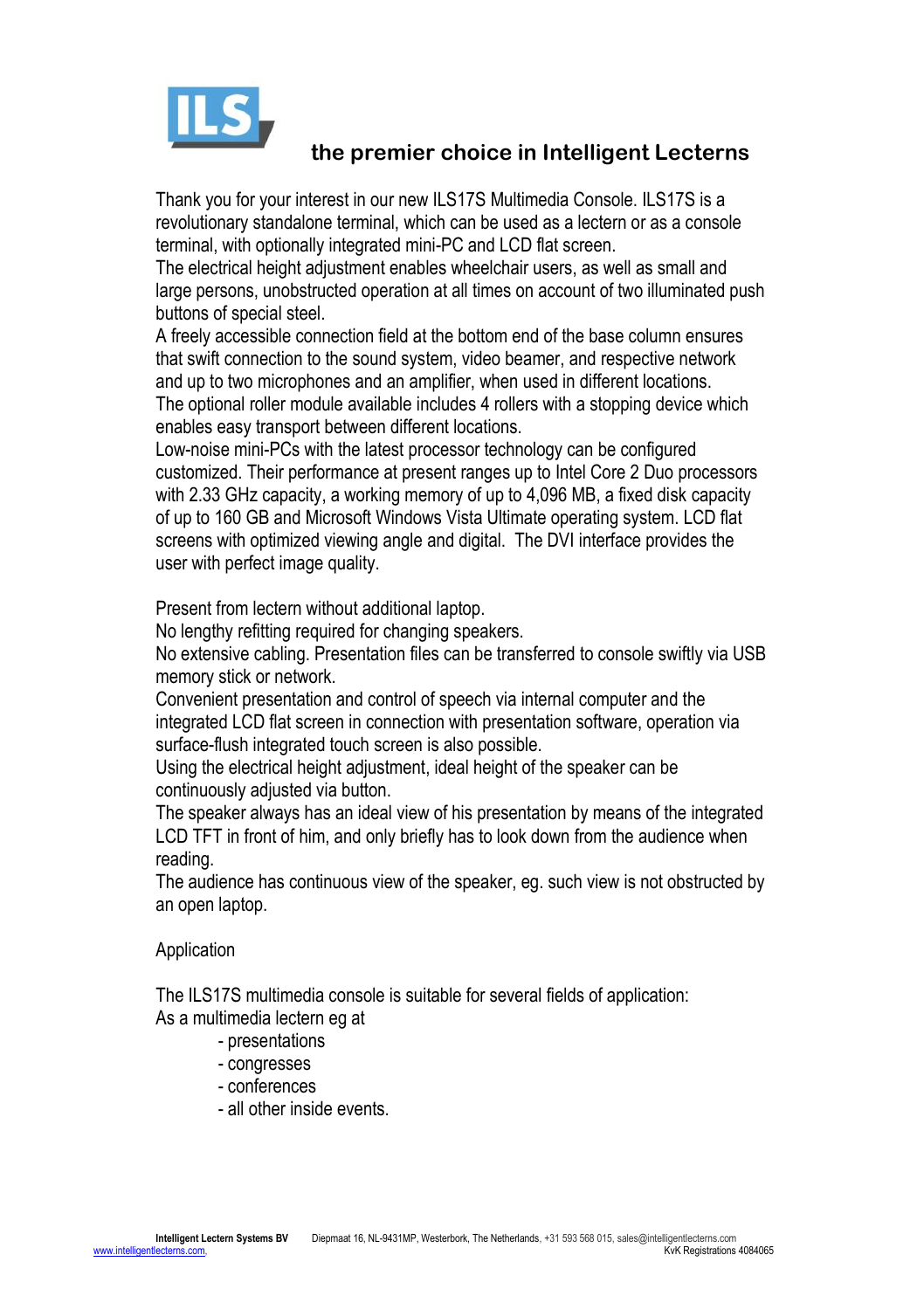

#### Performance features

- Robust Zincor metal housing, power lacquered in avus silver and anthracite
- Electrical height adjustment (between 76 cm and 116 cm)
- Table frame of quality walnut
- LCD flat screen with surface-flush integrated touch screen
- Lo-noise and efficient mini-computer
- Trackball of special steel and keyboard drawer (with dimmable key illumination)
- Illumination by means of LED panel and / or goose neck lighting
- Multimedia equipment (ext. DVD drive, USB port, VGA switch, etc.)

### **Technical Data**

| Nominal voltage:                                  | $220 V / 50 - 60 Hz$                                            |
|---------------------------------------------------|-----------------------------------------------------------------|
| Nominal capacity:                                 | 150 Watts                                                       |
| Outer dimensions:<br>Height:<br>incl. base plate: | 76 to 116 cm<br>77.5 to 117.5 cm                                |
| Housing depth:<br>incl. keyboard:                 | 11 cm<br>50 cm                                                  |
| Width:<br>incl. keyboard:                         | 48 cm<br>63 cm                                                  |
| Base plate:                                       | 63 x 1.5 x 57 cm (W x H x D)                                    |
| $101 - 1 - 1$                                     | shows a substitution of the contribution of the contribution of |

Weight: **Weight:** depending in equipment, up to max. 120 kg





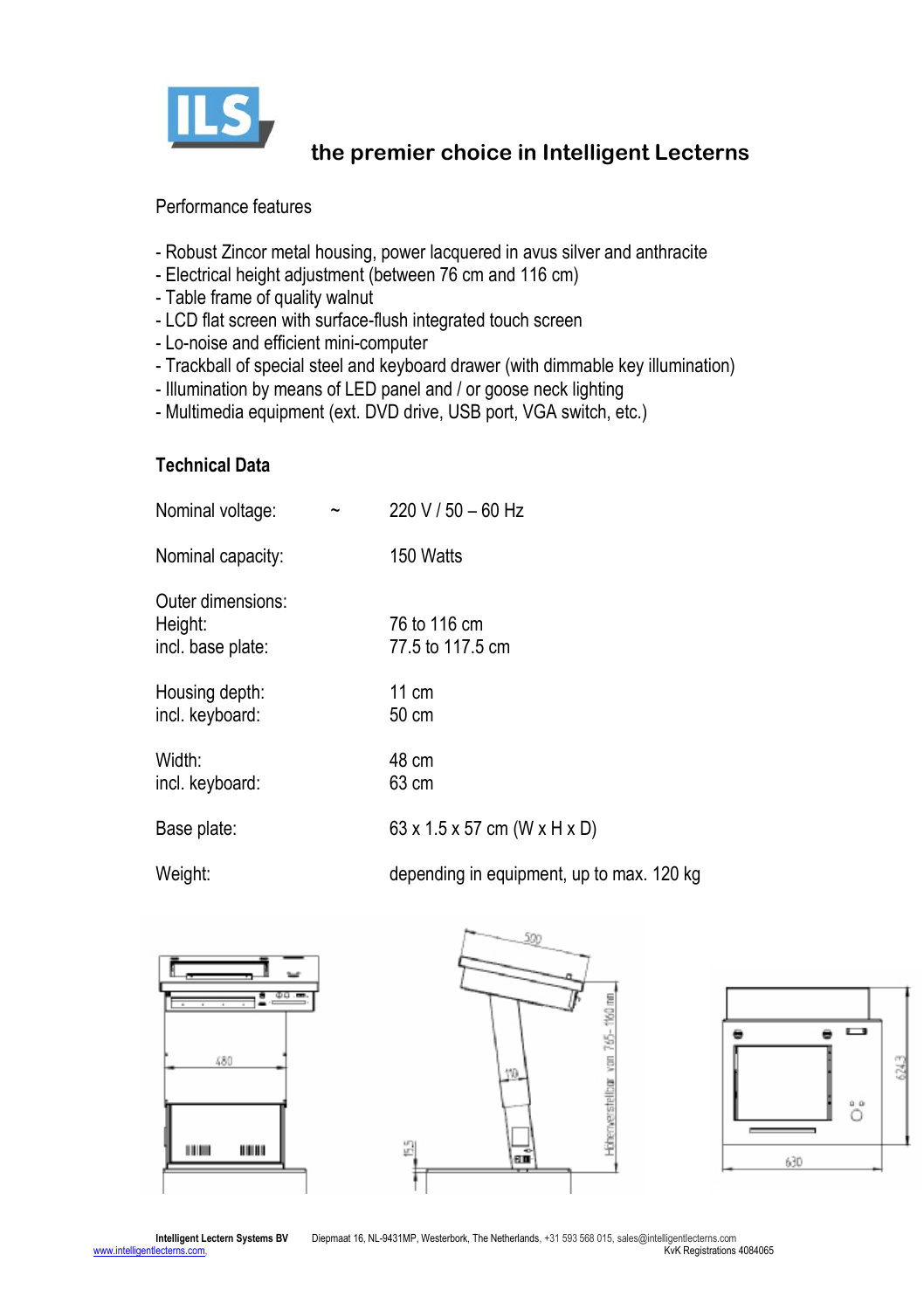

#### **Initiation**

- The lectern products are delivered on a wooden pallet.
- The unit is protected by means of a large cardboard box and foam profiles.
- Ideally the unit should be taken to the place of use immediately.
- After reaching the place of use, please remove the cardboard box.
- The unit can now be lifted from the pallet and erected.
- The packaging is recyclable, non-returnable packaging.

#### **Operating elements and connections**



- The lectern has already been completely configured in the delivery status.
- The products are delivered in functional condition, ready for use.
- Normally a Microsoft Windows operating system has been pre-installed on an internal PC.
- All optional components such as keyboard, trackball, DVD drive, USB Port etc. have already been completely wired and connected to the internal PC.
- The driver software for the optional touch screen has already been installed.
- Individual fine adjustments are to be executed by the customer.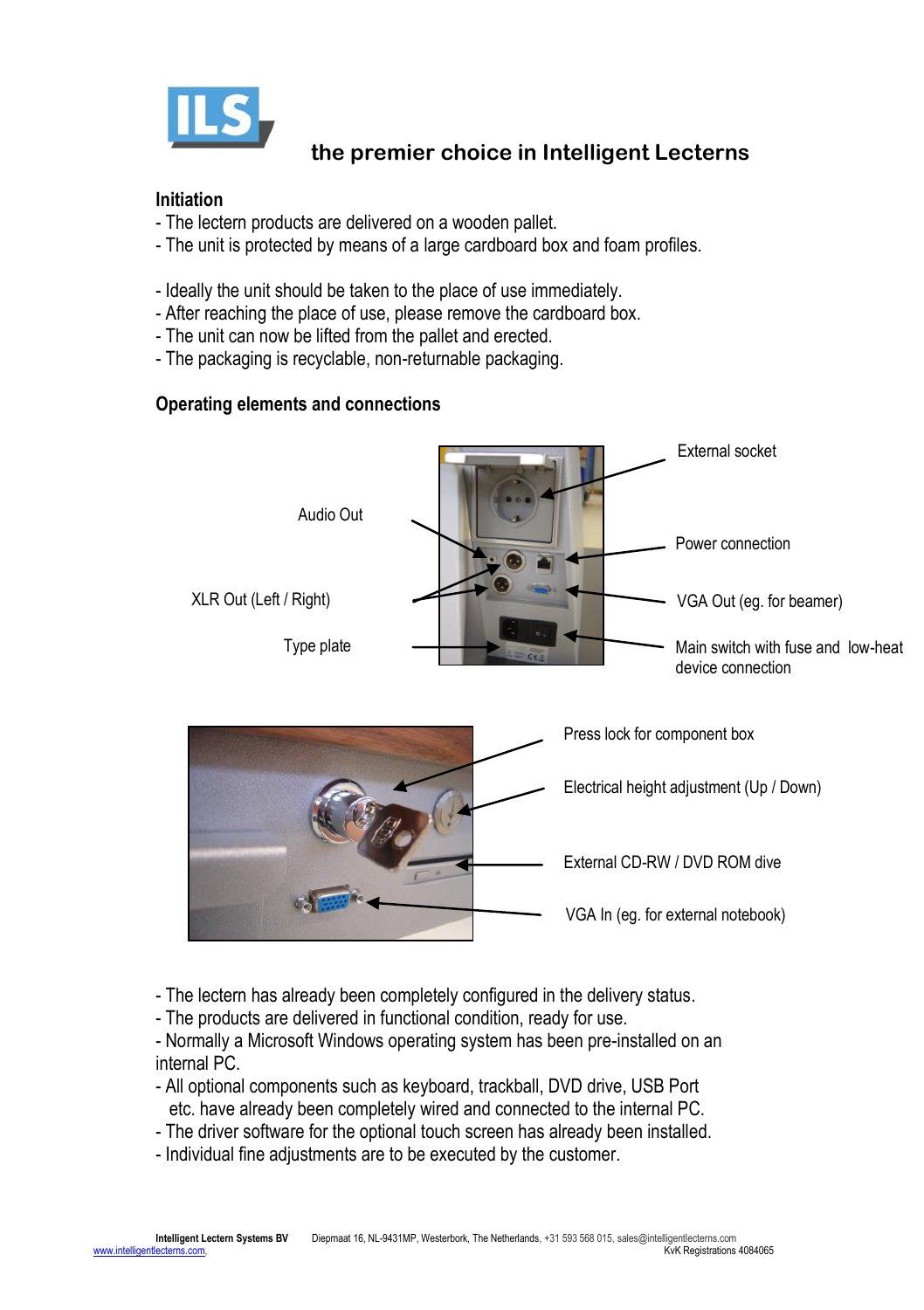

#### **Modules**

The ILS17S terminal is freely configurable by means of the standard modules. More details are provided on the modules in the following sections.

The top console is placed on the height-adjustable base column.

The console can be screwed to the floor or used flexibly in connection with the base plate module on wheels.

The console box can be locked and, when open, is held open via a gas pressure spring.

On the right side there is an extricable glass or drinks holder.

On the table surface there is a non-slip slat of special steel. An LED strip is integrated in this for better illumination of the lectern. Or is provided from an XLR socket on the top and using a Littlite reading light.

The on and off switch for illumination is on the left side of the console box, directly beneath the wooden frame of the table.

At the upper end, there are one to two anti—shock mounts from Sennheiser, such that the use of microphones will not pick up any sound from tapping on the lectern surface.

There are one to two 3-pin XLR cables in the console from the external connection field bottom left to the fixture in the table sheet. Any XLR microphone with 3 pins can be connected with this. (the second socket may be filed with a reading light.

### **Height adjustment**



On the front side of the console there are two illuminated press buttons of special steel.

Press these to actuate the electrical height adjustment. The arrow shows the direction of electrical raising. The minimum height of the desk top edge is 76 cm, the maximum height is 116 cm above the ground (each without roller module).

The raising lift and transformer are both located inside the console column, on the right side.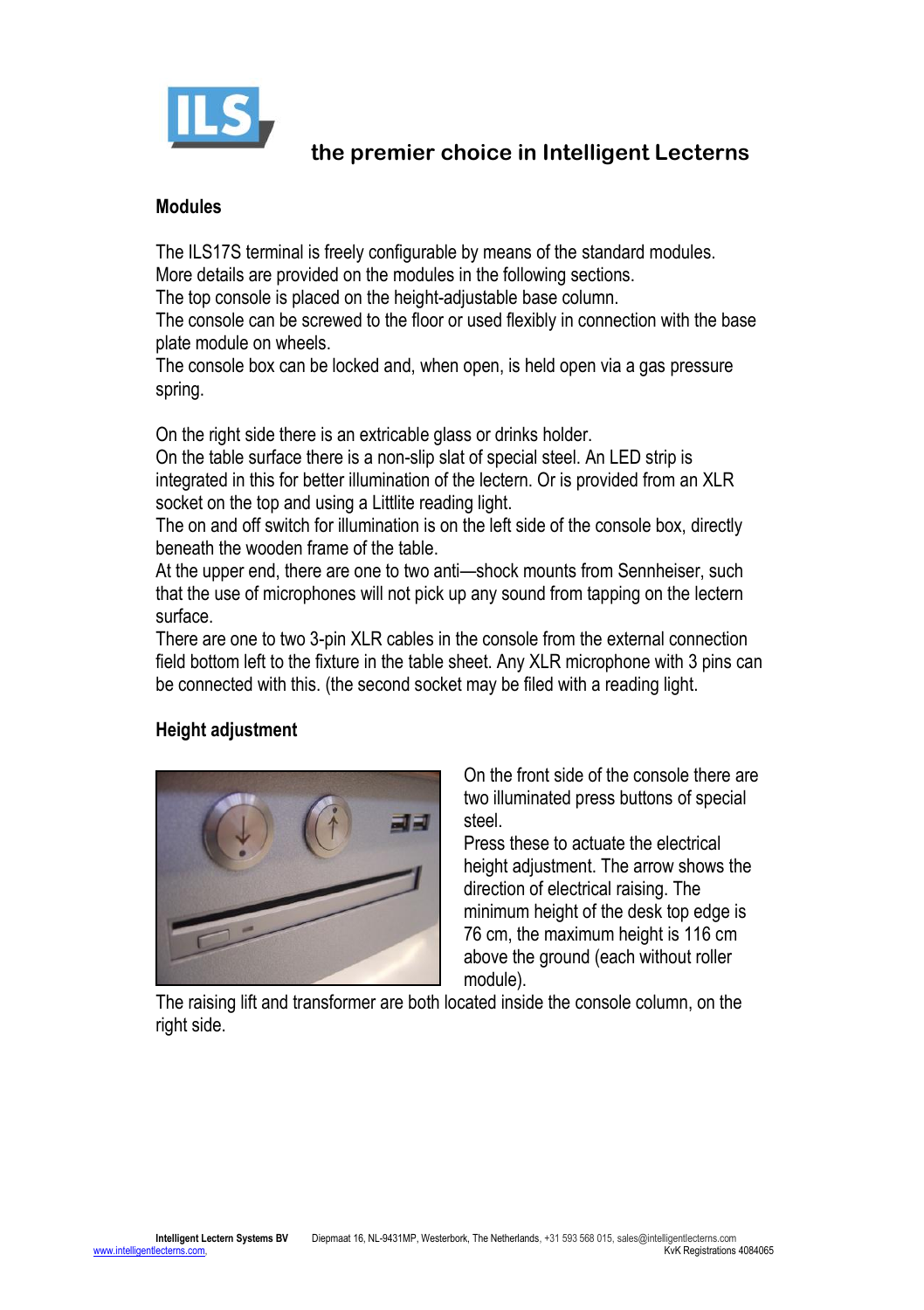

#### **Base plate**



The base plate enables flexible use of the terminal at different locations. It is firmly screwed to the base column. On the underside there are three apertures to lead cables out or directly into a floor tank.

The base plate module consists of several plates, like a sandwich. A cable duct runs between the two upper plates which also

enables leading out of cables from the side.

Apart from the base plate, a roller module / wheel kit is also available. This consists of four guidable rollers/casters, two of which are equipped with stop devices, an all-around wheel screen, and a specially designed base plate.

#### **Multimedia Console**



The multimedia upgrade includes a surface-flush integrated LCD flat screen in 17 inch format. In standard design this is protected from vandalism by coated protective glass.

A special power unit in the upper part of the console supplies the display and other electronic components with power.

Both the display and power unit are made by reputable trade mark manufacturers. Technical specifications are included in the respective latest price list.

#### **Microphone preparation**



Normally microphone preparation left and right of the display includes two antivibration fixtures of Sennheiser to reduce shock transfers to the microphone. On request, one fixture integrated centrally is possible.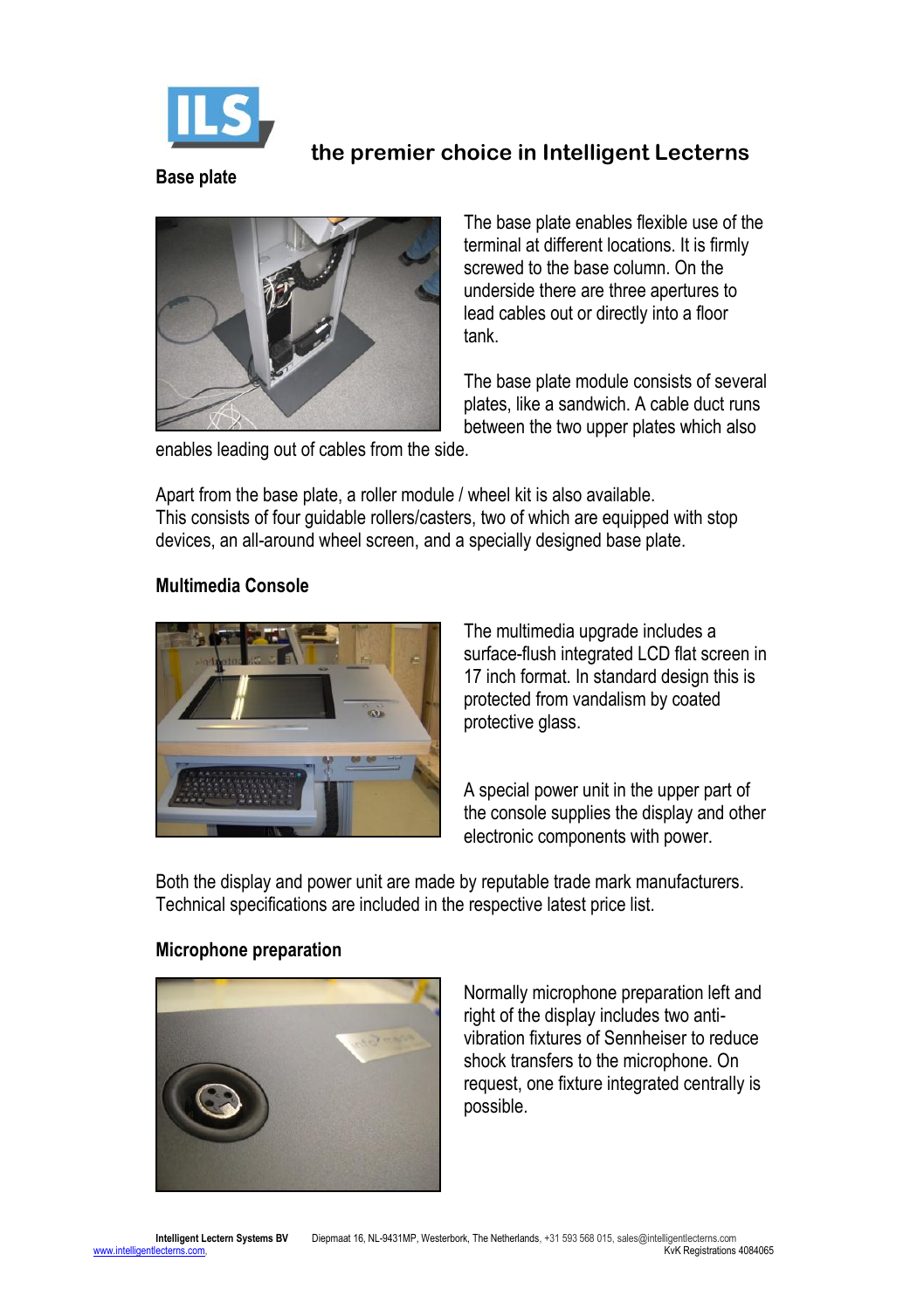

Three-pin XLR cables are fastened in the rubber fixtures from the inside. These are installed in the console and end at the bottom end of the connection field as XLR-OUT. From here you can create a connection to the mixing desk or amplifier.

The external connection is "female", i.e. a plug socket for three-pin XLRmicrophones. Any microphone with a three-pin XLR connector can be connected.

#### **Computer**



The optional PC is located on the left half of the base column. It is fastened to the base of the console vertically via a special fixture.

Various models wit different capacity ranges are available.

If the PC has to be dismantled, all cables first have to be detached, and if necessary the drag chain above has to be unhinged, to make it easier to remove the PC from the fixture.

#### **Keyboard drawer**



Depending on respective equipment, there is an extricable drawer with an integrated mini-keyboard in the lectern.

When closing, make sure that the drawer is fully pushed in until you feel it catch. When opening, pull firmly briefly to overcome the catch point.

Several models are available with various

keyboard allocations, depending on the country of use. On request, an integrated, dimmable keyboard illumination is also available.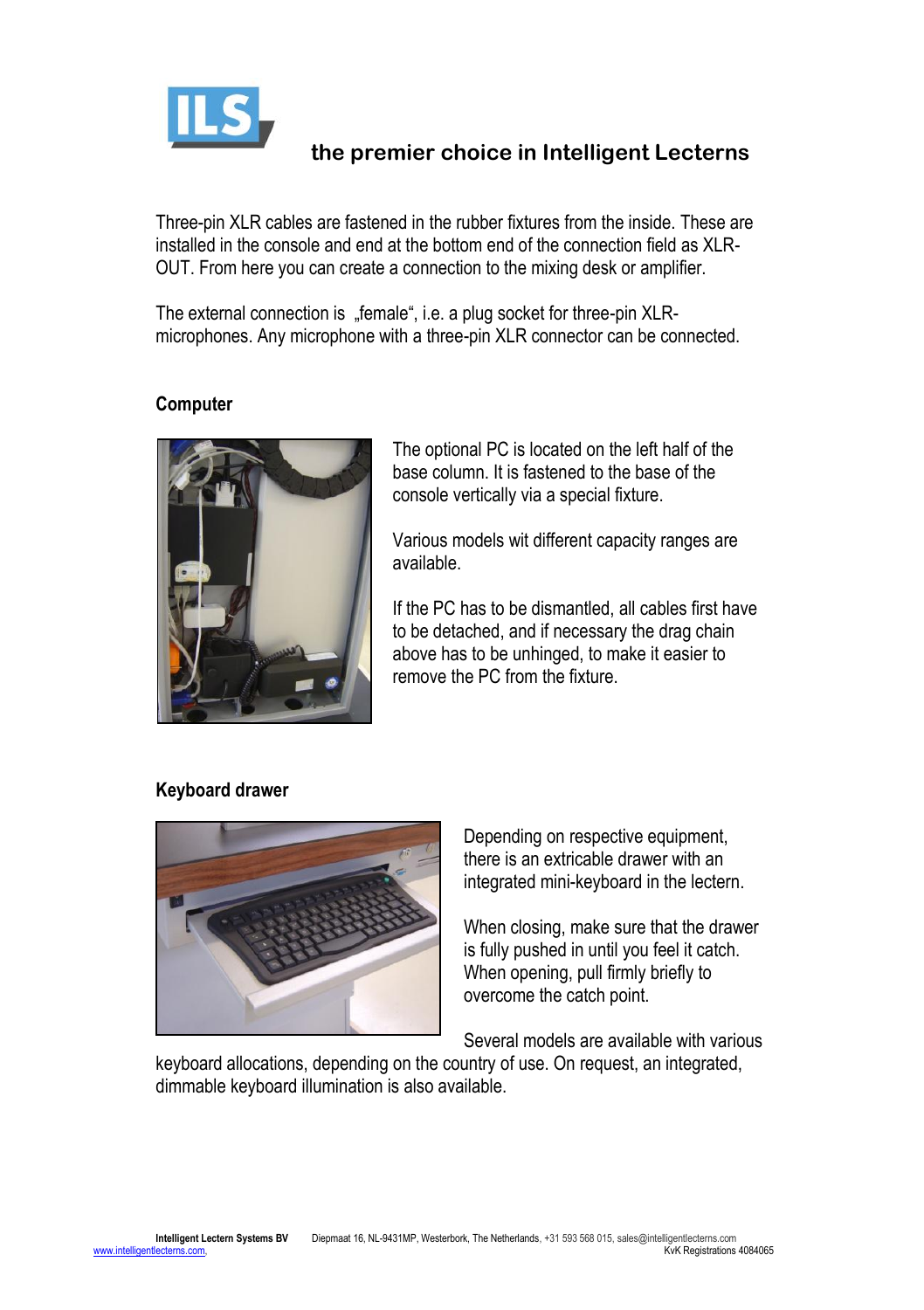

### **Trackball**



As replacement for the mouse, a very robust trackball of special steel can be inserted into the desk top.

Like a normal mouse, it also has a right and left mouse button. Above this is a non-slip slat of special steel. This prevents documents from slipping down the desk top.

The space is sufficient for documents in DIN A4 format.

#### **Multimedia Package**



The multimedia package contains an external CD-RW / DVDROM drive with Slot-In feed.

Above this there are two external USB 2.0 connections.

On the right side of the console is a VGA converter with the label, "INT" (internal image source) and "EXT" (external image source). When connecting a further external PC to the front side VAG-In connection, using the converter you can select the image source for e.g. a video projector connected at the side bottom connection field (VGA-Out). When setting to "INT" the image comes from internally integrated PC, and when setting to "EXT" the image appears from an external notebook which can be placed on the board tray..